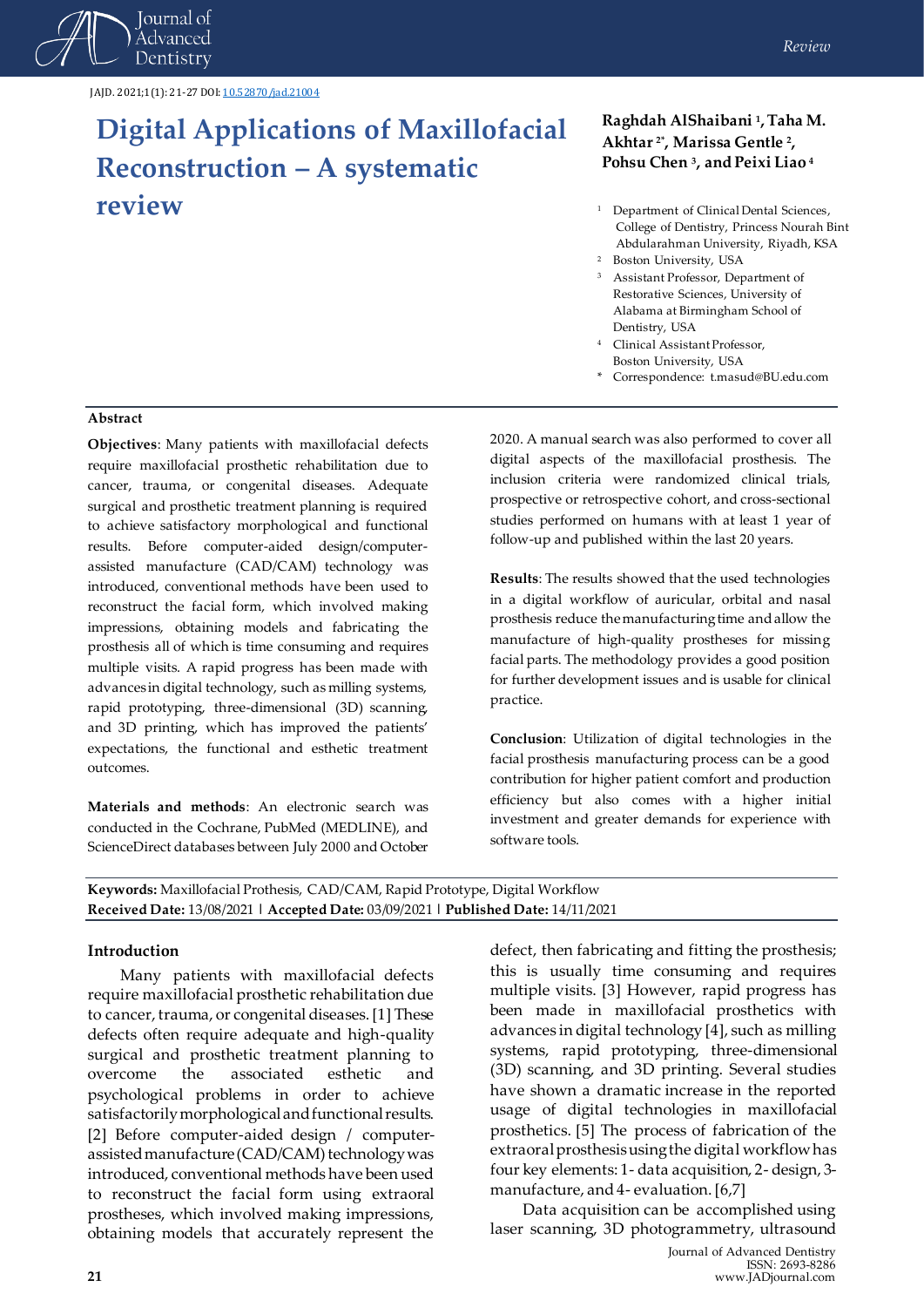along with computed tomography (CT) and magnetic resonance imaging (MRI). [8] All of these methods have their advantages and disadvantages. [9] The data acquired by CT or MRI are initially processed into Data Imaging and Communication in Medicine (DICOM) format. Thereafter, it is then converted into Standard Tessellation Language (STL) format which allows it to become editable using CAD software. The STL model of the prosthesis can then be printed using 3D printing techniques such as Selective Laser Sintering (SLS) and fused deposition modeling (FDM). [75]

Facial morphology and analysis are integral parts of designing an extraoral prosthesis. [10] Two-dimensional (2D) photographic, Vernier caliper, and bevel protractor measurements are all conventional methods for facial analysis, which are used to measure 2D projection distances and angles. [11,12] However, recent dramatic evolution in optical scanning and designing technology has shifted the treatment modality from 2D to 3D approach [13-15]. Clinicians can use 3D facial scanning to record landmarks, capturing emotions for surgical planning and maxillofacial rehabilitation. [15,16]

One of the main applications of digital technology in maxillofacial prosthodontics is implant planning, in which the surgeon can visualize the desired extraoral implant locations preoperatively, then digitally design and fabricate a surgical guide using rapid prototyping (RP) technology. This improvement in technology has the benefit of providing an accurate implant position and avoiding the vital anatomical structure better than ever before. [17]

The purposes of this article are to systematically review and highlight the rapidly growing field of digital technology, and how it has specifically impacted the way clinicians and anaplastologists approach maxillofacial reconstruction. The focus within this review is on digital applications of nasal, auricular, and orbital prostheses, specifically on rapid prototyping (RP) and 3D technology. A breakdown of each digital workflow is discussed, with focusing on the software programs that were used to build each protheses and the advantages and disadvantages of each system.

# **Materials and Methods**

An electronic search was conducted in the Cochrane, PubMed (MEDLINE), and ScienceDirect databases between July 2000 and March 2021. A manual search was also performed using key words (maxillofacial prothesis, digital workflow, CAD/CAM, rapid prototyping and facial scanner) to cover all possible digital aspects of the maxillofacial prosthesis and the related topics that were chosen. The inclusion criteria were randomized clinical trials, prospective or retrospective cohort studies, and cross-sectional studies performed on humans with at least 1 year of follow-up and published within the last 20 years. The researcher independently screened the title and abstract of every article, also analyzed the manuscripts in order to establish its eligibility. The literature search included only English‐language articles in the field of dentistry and ones published in peer‐reviewed dental journals. The exclusion criteria were studies based on surveys or expert opinions. The selected articles were classified into different levels of evidence by means of the Strength of Recommendation from the Taxonomy criteria. The characteristics collected from the studies in order to perform a qualitative analysis were based on the type of intervention, outcome (success, survival, and failure rates), assessment criteria, and follow-up time.

#### **Results**

#### *Study selection:*

 The search yielded a total of 360 articles. The articles were screened by reading titles, and 279 were removed as unrelated and excluded, leaving 105 articles. These articles were further scrutinized by abstract reading and 77 were selected. Finally, after applying all inclusion and exclusion criteria, the authors were left with 39 articles focusing on clinical examination and treatment planning of different levels of digital applications pertaining tothe orbital, auricular and nasal prosthesis. The review included original research, randomized controlled trials, and articles published from 2000 to 2021.

## *Assessment of study quality:*

Two reviewers independently and in duplicate evaluated the quality of the included studies as part of the data extraction process. Any disagreements were resolved by consensus or by consulting the last signing author of the present study.

#### *Description of the studies*

21 cross-sectional study, 14 vitro pilot study, 13 retrospective, 4 prospective and 25 review studies were included in the systematic review.

## **Discussion**

#### *Data acquisition*

Recently, with the advent of contemporary facial scanners has increased the use of facial morphology capture and optical scanning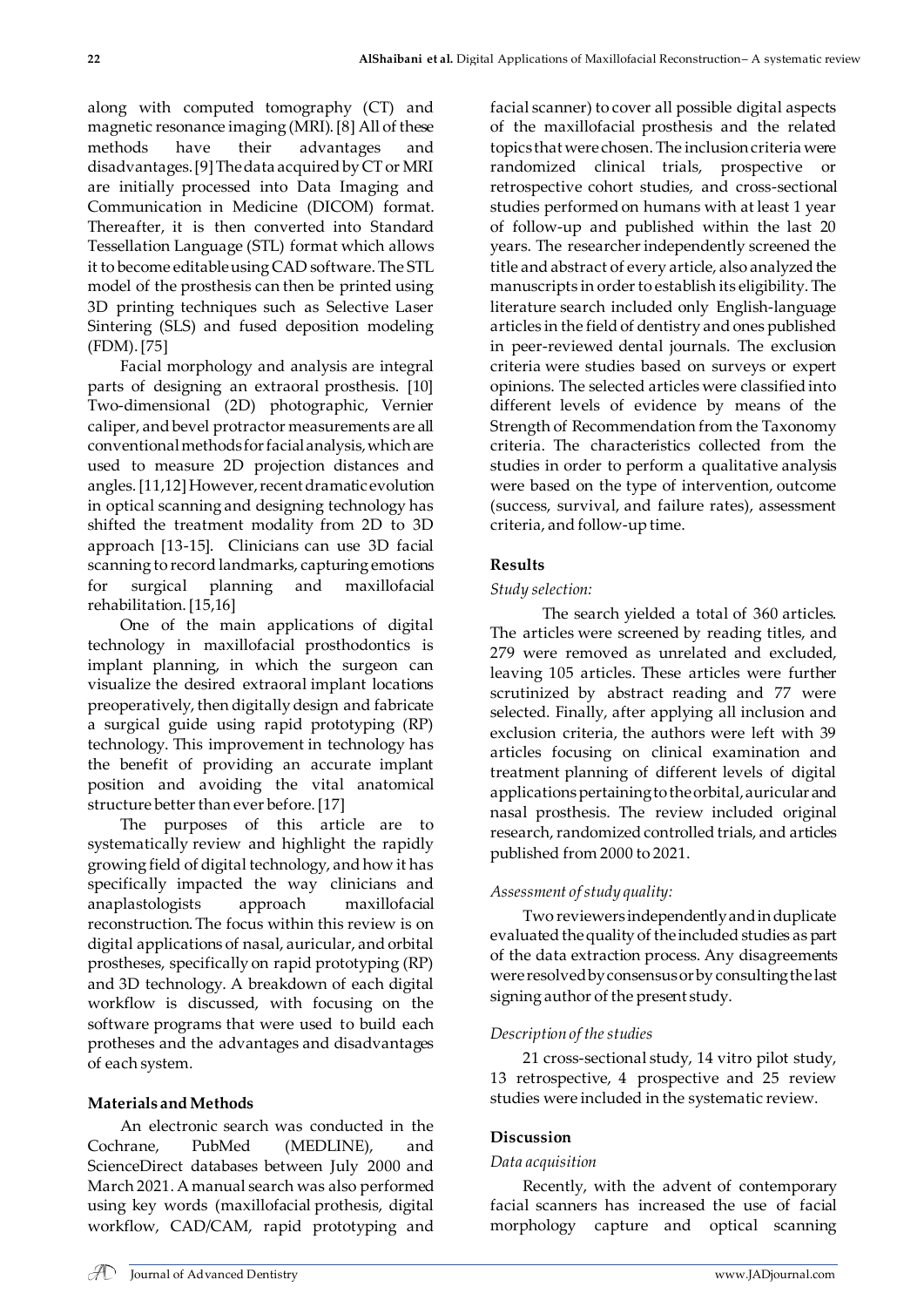technology which has raised images from 2D to 3D. [4, 18] A 3D facial scanner is the non-contact optical measurement tool that can obtain 3D facial models with skin texture and color in open data format; albeit with the scanning process usually short. Face scanners promise wide applications in medicine and dentistry, including facial recognition, capturing facial emotions, facial cosmetic planning and surgery, and maxillofacial rehabilitation. [10]

Higher accuracy of the scanner improves the quality of the data recorded, which ultimately benefits the outcome. Facial scanner has a nominal accuracy that is obtained by measuring standard geometric entities at the factory [10]; However, because the scanned object (a real person's face) has a more complicated shape and texture than a standard model, several recent investigations have found differences between nominal accuracy and practical accuracy of facial scanners. [19,20] Zhao et al. [20] evaluated the practical accuracy of optical facial scanners for facial deformed patients in oral clinics. They found no significant difference in accuracy among different scanning systems like FaceScan (structured light-based system) and 3dMD (stereophotography technology). Furthermore, optical facial deformity was approximately 0.6-0.7 mm with deformed area and 0.5-0.6 mm with global face. They also showed that the 3D accuracy of different facial partitions was inconsistent, with better performance at the middle face.

The emergence of three-dimensional visualization of human anatomy in computerized tomography (CT) and magnetic resonance imaging (MRI) has opened new possibilities for design of maxillofacial prothesis. [25] [26]. Bohner et al. in 2019 [22] reviewed the estimated mean accuracy of facial scan. Included studies reported deviation values less than 2 mm for 1.5T Avanto MRI (Siemens), M4D Scan (Rodin4D), and Structure Sensor (Occipital Inc), which Knoops et al. found out that they were all considered clinically acceptable [23]. However, magnetic resonance imaging and infrared scanners do not present the comparable accuracy as stereophotogrammetry and white light scanners. [24]

#### *Design and Manufacture*

Computer data manipulation allows the exact measurements to be replicated or modified. [27] The mirror image approach was frequently utilized when designing a prosthesis. This approach differentiated the defected and healthy sides along the midline of the model. Thereafter, reflected the healthy side to the opposite side and the difference between mirrored data and defected data were presented along the contour of the prosthesis. [31-34]

A blueprint for the final prosthesis can be created by computer numeric controlled (CNC) milling machine [28], but the applications of CNC milling is limited when trying to replicate the internal features of a complex anatomy [29,30]. Therefore, the advancement of RP systems has contributed to the output of customized anatomical 3D models with internal complexity. [35,36] Because RP methodologies build an object by a digital model that has been virtually sliced [37], it allows complex shapes to be produced with internal detail and undercut areas. [38] Stereolithography is an example for this technique, which creates 3D objects under a computer-guided laser by curing a liquid resin. [39] Thermojet Printer (3D Systems) is a more recent system that is able to use wax as the building material, which offers the benefit of direct casting from a wax model [4].

However, the high cost of the equipment, complex machinery, and the requirement on special skills to operate the machinery during production are all limitations of using RP technology. The initial capital necessary to configure the system, nevertheless, may be lessened by launching a centralized service in state-, country-, or even continent-level. [40]

# *Digital Workflow for Nasal Prostheses*

#### Data acquisition

Several authors had used CT scans as a common methods of data acquisition [41-44], while others had used photogrammetry [45-48], and laser scanners [49-52]. In order to improve the accuracy and reduce risk of missed parts, combination of multiple methods might be applied [53,54,77]. The softwares such as Mimics and Simplant by Materialise (Leuven, Belgium) had been used when data were initially acquired by CT scans. The transformation of the DICOM files of CT [39,42,53] to STL format can be achieved in a CAD software; however, this process was not generally necessary when using laser/light scanning and photogrammetry.

#### Design and Manufacture

A nasal prosthesis can be printed directly [44,45,48,54], but Unkovskiy et al. [54] considered the marginal adoption poor even though it might avoid a try-on appointment. Eggbeer et al. [45] used a printed material (TangoPlus, Stratasys) that was an acrylate- base material but with flexibility. However, its physical properties were not strong enough even though being close to benchmark silicone, and might be further affected by ultraviolet light, which caused premature breakdown of thin wall sections after daily usage.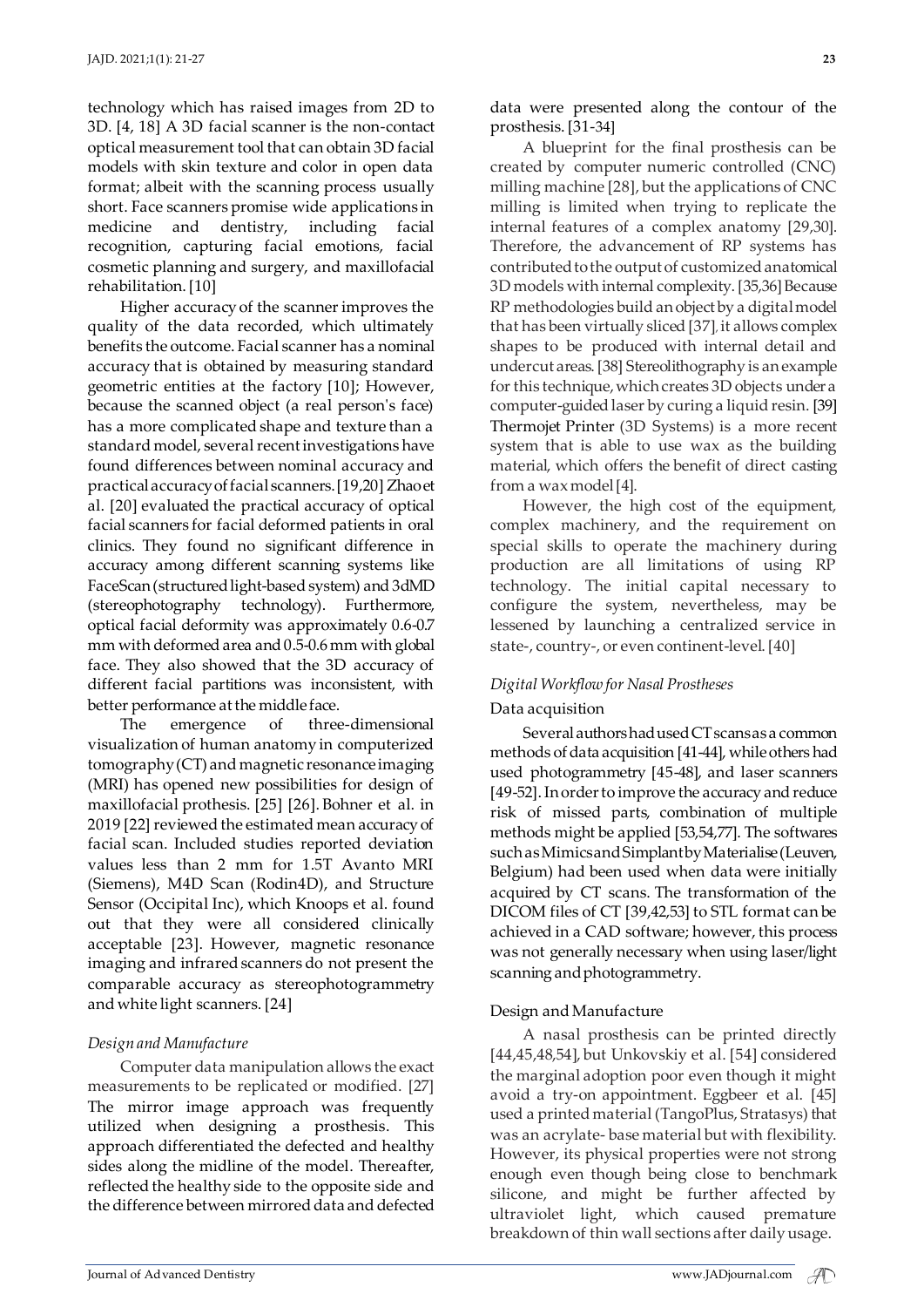A nasal prosthesis can also be manufactured indirectly by converting the virtual model of a prosthesis to be a negative volume in a block, which than an empty mold for further silicone processing can be designed. [41,45,46,49,55,56] Utilizing CAD softwares such as Pro-E software and Makerware (Makerbot, USA) for designing the molds was illustrated by different articles.[39,44] Because printing a mold would take more material than the actual prosthesis. However, reducing the mold's thickness by 2.5 mm might be considered to lower the manufacturing cost. [43] Moreover, because the generated resin mold was durable and allowed for multiple pourings, future remanufacturing might be done in the same mold when discoloration or deterioration of the silicone elastomer happens over time.[41]

# *Digital Workflow for Auricular Prosthesis* Data acquisition

It was similar to the data acquisition method for nasal prostheses. Laser scanning was the preferential method for auricular prostheses [59]. This is even though there is no significant difference on clinical implications among CT, MRI, and laser scanning [7]; However, anterior edge misfit was the main drawback described by Unkovskiy et al. [59] This inaccuracy was the result of the movement of patients during scanning. For accurate data representations, the patient should avoid moving for the duration of the scan. Softwares like 3Ddoctor (Able Software Corp, Lexington, MA) [60], Mimics (Materialise, Leuven, Belgium) [37] and Polygon Editing Tool (Konica Minolta) [61,62] were used to process the data which was acquired from scanning. Afterwards, the data are exported to STL file format and imported into CAD software.

## Design and Manufacture

Several authors mentioned the use of different software like CAD tools such as Meshmixer (Autodesk Inc.) [63], Rapidform [65], and Magic & RSM (Materialise) [41]. Making auricular prostheses using CAD/CAM technology was considered favorable because an ear sculpture using wax can be avoided by mirroring the healthy ear to the defect side [57], integrating the edges with the tissue surface, and then utilizing negative volume of the prosthesis to construct a prosthetic segmented mold. [64-66] The process can be done on a computer and the patient can visualize the results on the monitor before the fabrication process. On the other hand, some authors stressed the necessity of a digital library for the selection of prostheses when absence of healthy ears happened on both sides which represent a challenge for the clinician [60,64], Overall, the computer aided method could help the auricular prosthesis fabrication in terms of shape, size, position of the prostheses, as well as shorten the processing time in comparison to conventional techniques. [58]

Unkovskiy et al. [59] showed that an additional prototype try-on stage before indirectly fabricating the prosthesis by creating a mold for the silicone processing could lead to the better result in fitting. In addition, Tam et al. [68] discovered that four of six auricular prostheses fabricated by indirect technique had good marginal accuracy and retention, while all six had symmetry and good location.

# *Digital Workflow for Orbital Prosthesis*

# Data acquisition

In most circumstances, proper digital manufacture of an ocular prosthesis remains a hurdle. The eye is confined within a socket surrounded by hard and soft tissue, unlike auricular or nasal abnormalities which are protrusion on the face. 3D scanning methods like using 3DSS-STD-II structured-light facial scanner (Digital Manu, Shanghai) [70], and even the combination of images from facial scanner by 3dMDface System (3dMD) and intraoral scanner by Trios (3Shape) [71] had been used in the fabrication of orbital prostheses. Ciocca and Scotti [72] used MRI combined with laser scanning imaging for the rehabilitation process to capture the soft tissue and its skin textures; However, laser would be absorbed by dark areas that are essential for the fabrication of orbital prostheses, such as eyebrows, eyelashes, and undercut areas. 3D photography had also been discovered as a choice for data acquisition [73,74]. Moreover, Bi et al. [70] recommended taking two 45-degree scans from the left and right and merging them in a CAD software when using a facial scanner to avoid undercut misrepresentations.

Different technologies and techniques had also been applied to the data acquisition of orbital defects. Yoshioka, et al. [76] used a 3D non-contact digitizer (VIVID 910; Konica Minolta, Japan) utilizing laser-beam light sectioning technology, which was less harmful than CT scans; However, low repeatability may be its drawbacks. On the other hand, Jaesang et al. [69] chose to scan the cast made from the physical impression of the socket using a light intensity 3D scanner, since the ocular images on CT were difficult to be identified and did not represent the true volume of the eye.

Yoshioka et al. [76] described the photomapping technique using Mimics (Materialise, Leuven, Belgium) to three-dimensionally place a digital photograph on the CAD model. This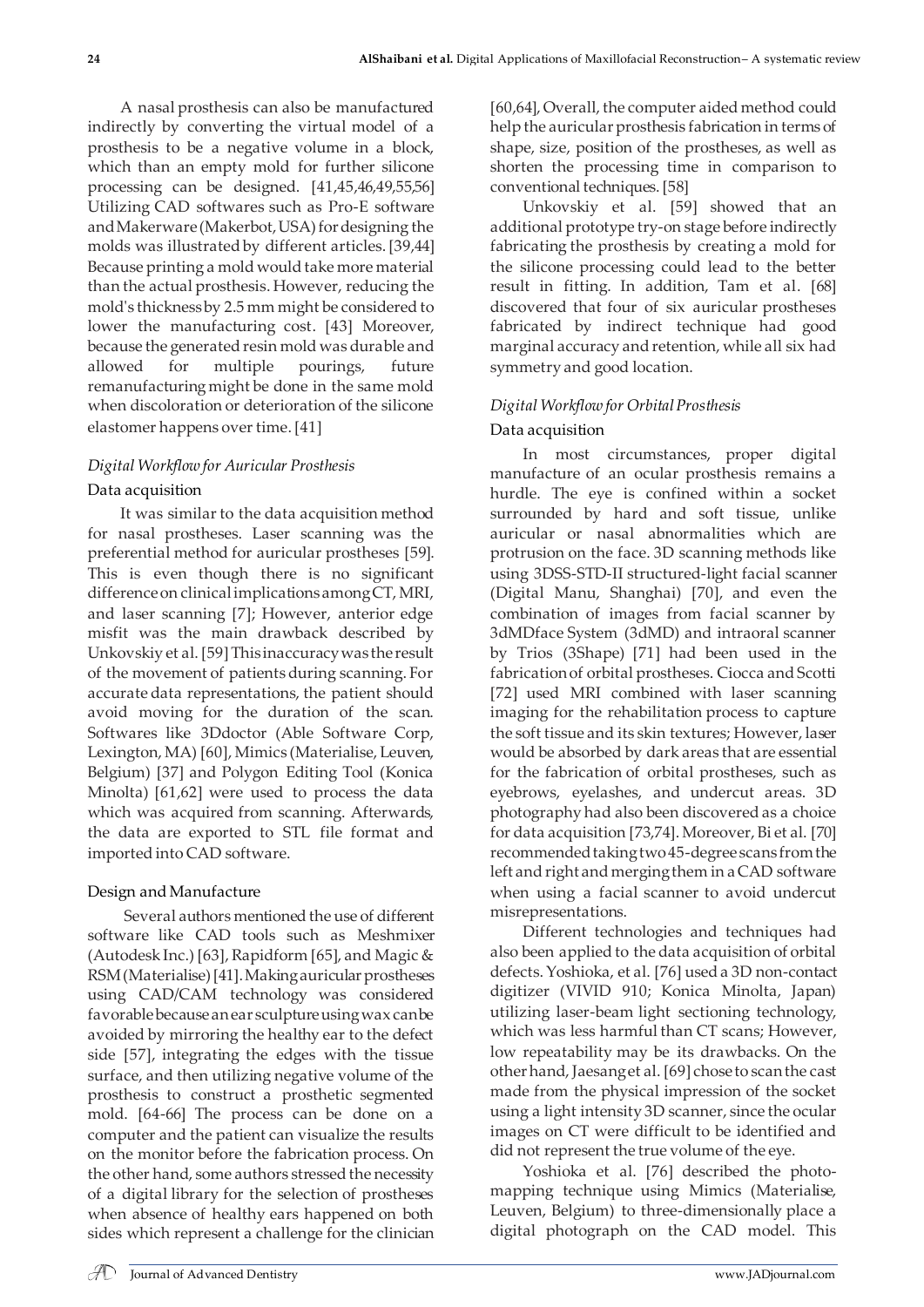allowed the confirmation of the pupil's external profile and position on the model, considering the correct location of the pupil cannot be acquired via CT or face impressions since the patient's eyes must be closed. Moreover, patients' motivation may be further improved by presenting the proposed final prosthesis image via the CAD software.

#### Design and Manufacture

Examples of the CAD software used in orbital prothesis fabrication are Geomagic (Geomagic Studio; Geomagic Inc) [70,71], SURFACER (alphacam; GmbH) [73] and ClayTools system (Freeform Modeling Plus; Wilmington) [72], these software could mirror the unaffected side onto the affected side and merge the margins after determination of the midline to achieve bilateral symmetry [70-72].

To apply a prefabricated ocular prosthesis in digital workflow, the stock ocular prostheses could be scanned for establishing a digital ocular prosthesis database; by printing out the corresponding resin ocular duplicated model after virtual selection of the ocular mold based on iris and pupil position, it could be used for preserving internal space within silicone prosthesis for the matched prefabricated ocular prosthesis to fit in [70].

Moreover, the orbital prosthesis prototype could be printed for the try-on purpose. [73,74]As for the definitive prosthesis, the silicone part surrounds the ocular prosthesis could be fabricated by creating a mold for silicone packing, which would require extra staining after processing. [70-72].

#### **Conclusions**

Utilization of digital technologies in the facial prosthesis manufacturing process can increase patient comfort and production efficiency. However also it comes with higher initial investments and demands longer experience with software tools.

#### **References**

- 1. Beumer J III, Marunick MT, Garrett N, et al. Rehabilitation of maxillary defects. In: Beumer J III, Marunick MT, Esposito SJ (eds). Maxillofacial Rehabilitation: Prosthodontic and Surgical Management of Cancer-Related, Acquired, and Congenital Defects of the Head and Neck, ed 3. Chicago; Quintessence, 2011: 155–212.
- 2. Raghoebar GM, Van Oort RP, Roodenburg JL, Reintsema H, Dikkers FG. Fixation of auricular prostheses by osseointegrated implants. J Invest Surg 1994;7:283–290.
- 3. Liacouras P, Garnes J, Roman N, Petrich A, Grant GT. Designing and manufacturing an auricular prosthesis using computed tomography, 3 dimensional photographic

imaging, and additive manufacturing: A clinical report. J Prosthet Dent 2011;105:78–82.

- 4. Sykes LM, Parrott AM, Owen CP, Snaddon DR. Applications of rapid prototyping technology in maxillofacial prosthetics. Int J Prosthodont 2004;17:454– 459. 5. van Noort R. The future of dental devices is digital. Dent Mater 2012;28:3–12.
- 5. Elbashti ME, Sumita YI, Kelimu S, Aswehlee AM, Awuti S, Hattori M, et al. Application of Digital Technologies in Maxillofacial Prosthetics Literature: A 10-Year Observation of Five Selected Prosthodontics Journals. International Journal of Prosthodontics. 2019;32(1).
- 6. Jiao T, Zhu C, Dong X, Gu X. Rehabilitation of maxillectomy defects with obturator prostheses fabricated using computeraided design and rapid prototyping: A pilot study. Int J Prosthodont 2014;27:480–486.
- 7. Coward TJ, Scott BJ, Watson RM, Richards R. A comparison of prosthetic ear models created from data captured by computerized tomography, magnetic resonance imaging, and laser scanning. Int J Prosthodont 2007;20:275–285.
- 8. Marro A, Bandukwala T, Mak W. Three-Dimensional Printing and Medical Imaging: A Review of the Methods and Applications. Current problems in diagnostic radiology. 2016;45(1):2-9.
- 9. Baltsavias EP. A comparison between photogrammetry and laser scanning. ISPRS Journal of photogrammetry and Remote Sensing. 1999;54(2-3):83-94.
- 10. Zhao, Y.J.; Xiong, Y.X.; Wang, Y. Three-Dimensional Accuracy of Facial Scan for Facial Deformities in Clinics: A New Evaluation Method for Facial Scanner Accuracy. PLoS ONE 2017, 12, e0169402.
- 11. Berlin, N.F.; Berssenbrügge, P.; Runte, C.;Wermker, K.; Jung, S.; Kleinheinz, J.; Dirksen, D. Quantification of facial asymmetry by 2D analysis—A comparison of recent approaches. J. Cranio Maxillofac. Surg. 2014, 42, 265–271.
- 12. Kim, J.Y.; Jung, H.D.; Jung, Y.S.; Hwang, C.J.; Park, H.S. A simple classification of facial asymmetry by TML system. J. Cranio Maxillofac. Surg. 2014, 42, 313–320.
- 13. Zeike, S.; Choi, K.E.; Lindert, L.; Pfa\_, H. Managers' Well-Being in the Digital Era: Is it Associated with Perceived Choice Overload and Pressure from Digitalization? An Exploratory Study. Int. J. Environ. Res. Public Health 2019, 16, 1746.
- 14. Berssenbrügge, P.; Berlin, N.F.; Kebeck, G.; Runte, C.; Jung, S.; Kleinheinz, J.; Dirksen, D. 2D and 3D analysis methods of facial asymmetry in comparison. J. Cranio Maxillofac. Surg. 2014, 42, e327–e334.
- 15. Zuo, K.J.; Saun, T.J.; Forrest, C.R. Facial Recognition Technology: A Primer for Plastic Surgeons. Plast. Reconstr. Surg. 2019, 143, 1298e–1306e.
- 16. Huang, Y.H.; Seelaus, R.; Zhao, L.; Patel, P.K.; Cohen, M. Virtual surgical planning and 3D printing in prosthetic orbital reconstruction with percutaneous implants: A technical case report. Int. Med Case Rep. J. 2016, 9, 341–345.
- 17. Van Assche N, Van Steenberghe D, Guerrero ME, et al. Accuracy of implant placement based on pre-surgical planning of three dimensional cone-beam images: A pilot study. J Clin Periodontol 2007;34:816–821. Schneider D, Marquardt P, Zwahlen M, Jung RE. A systematic review on the accuracy and the clinical outcome of computerguided template-based implant dentistry. Clin Oral Implants Res 2009;20:73–86.
- 18. Berssenbrugge P, Berlin NF, Kebeck G, Runte C, Jung S, Kleinheinz J, et al. 2D and 3D analysis methods of facial asymmetry in comparison. J Craniomaxillofac Surg. 2014; 42(6): e327±e334. doi: 10. 1016/j.jcms.2014.01.028 PMID: 24507934
- 19. Zhao YJ, Xiong YX, Yang HF, Wang Y. Evaluation of measurement accuracy of three facial scanners based on different scanning principles. Beijing Da Xue Xue Bao. 2014; 46(1): 76±80. PMID: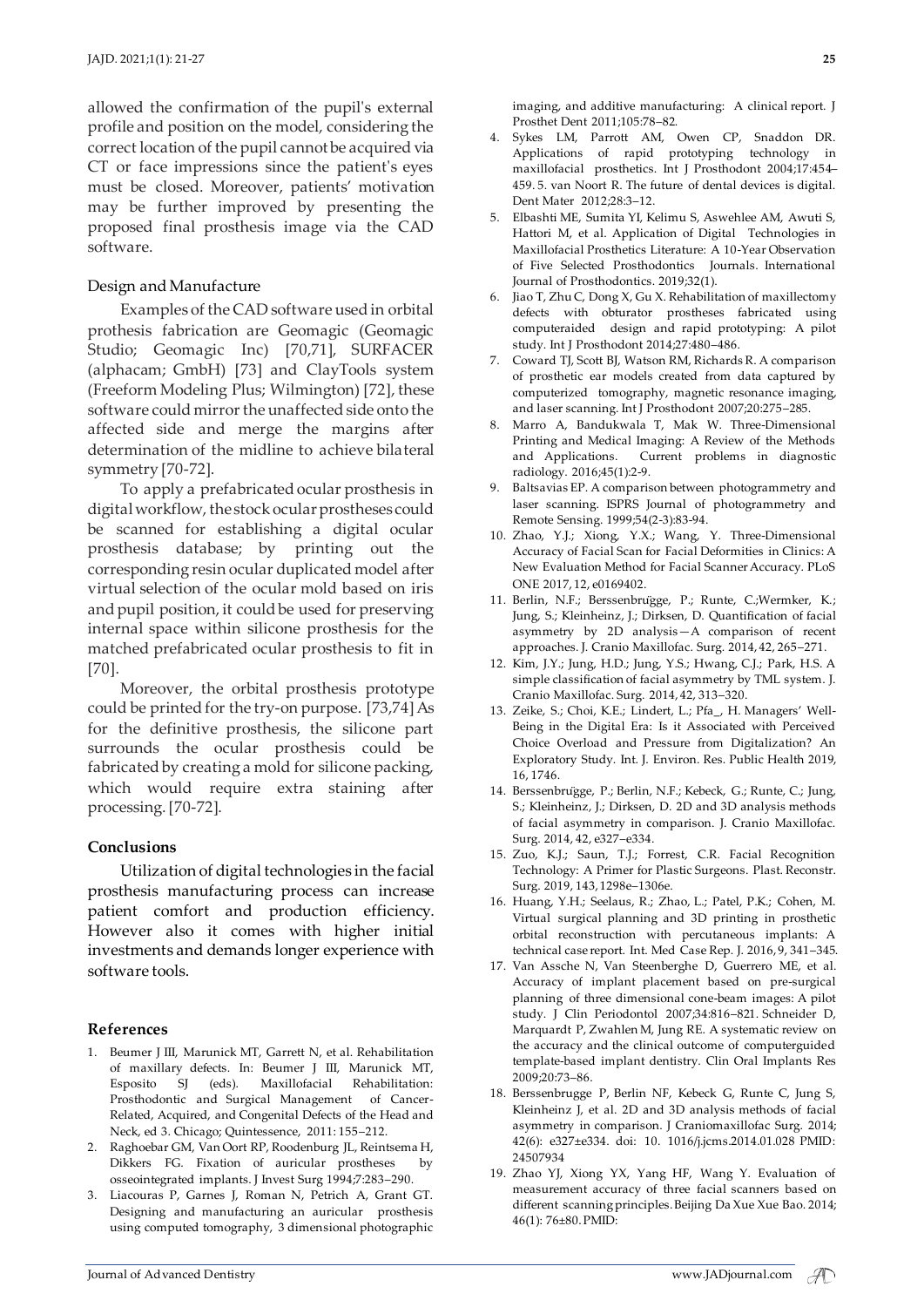- 20. Shi Yong Kou Qiang Yi Xue Za Zhi Quantitative evaluation for the measurement accuracy of three-dimensional facial scanner.. 2016;32(1): 104±109.
- 21. Zhao, Y., Xiong, Y. and Wang, Y., 2017. Three-Dimensional Accuracy of Facial Scan for Facial Deformities in Clinics: A New Evaluation Method for Facial Scanner Accuracy. PLOS ONE, 12(1), p.e0169402.
- 22. Bohner, L., Gamba, D., Hanisch, M., Marcio, B., Tortamano Neto, P., Laganá, D. and Sesma, N., 2019. Accuracy of digital technologies for the scanning of facial, skeletal, and intraoral tissues: A systematic review. The Journal of Prosthetic Dentistry, 121(2), pp.246-251.
- 23. Knoops PG, Beaumont CA, Borghi A, Rodriguez-Florez N, Breakey RW, Rodgers W, et al. Comparison of threedimensional scanner systems for craniomaxillofacial imaging. J Plast Reconstr Aesthet Surg 2017;70:441-9.
- 24. Zhao YJ, Xiong YX, Sun YC, Yang HF, Lyu PJ, Wang Y. Quantitative evaluation of three-dimensional facial scanners measurement accuracy for facial deformity. Proc SPIE Int Soc Opt Eng 2015:95241K.
- 25. Heissler E, Fischer FS, Bolouri S, et al. Custom-made cast titanium implants produced with CAD/CAM for the reconstruction of cranium defects. Int J Oral Maxillofac Surg 1998;27:334–338.
- 26. Petzold R, Zeilhofer HF, Kalender WA. Rapid prototyping technology in medicine—Basics and applications. Comput Med Imaging Graph 1999;23:277–284.
- 27. Potamianos P, Amis AA, Forester AJ, McGurk M, Bircher M. Rapid prototyping for orthopaedic surgery. Proc Inst Mech Eng (H) 1998; 212:383–393.
- 28. Penkner K, Santler G, Mayer W, Pierer G, Lorenzoni M. Fabricating auricular prostheses using three-dimensional soft tissue models. J Prosthet Dent 1999;82:482–484.
- 29. McGurk M, Amis AA, Potamianos P, Goodger NM. Rapid prototyping techniques for anatomical modeling in medicine. Am R Coll Surg Engl 1997;79:169–174.
- 30. Coward TJ, Watson RM, Wilkinson IC. Fabrication of a wax ear by rapid-process modeling using stereolithography. Int J Prosthodont 1999;12:20–27.
- 31. Penkner K, Santler G, Mayer W, et al: Fabricating auricular prostheses using three-dimensional soft tissue models. J Prosthet Dent 1999;82:482-484
- 32. Runte C, Dirksen D, Holger D, et al. Optical data acquisition for computer-assisted design of facial prostheses. Int J Prosthodont 2002;15:129–132.
- 33. Cheah C-M, Chua C-K, Tan K-H, Teo C-K. Integration of laser surface digitizing with CAD/CAM techniques for developing facial prostheses. Part 1: Design and fabrication of prosthesis replicas. Int J Prosthodont 2003;16:435–441.
- 34. Heissler E, Fischer FS, Bolouri S, et al. Custom-made cast titanium implants produced with CAD/CAM for the reconstruction of cranium defects. Int J Oral Maxillofac Surg 1998;27:334–338.
- 35. Webb PA. A review of rapid prototyping (RP) techniques in the medical and biomedical sector. J Med Eng Technol 2000;24:149–153.
- 36. Löppönen H, Holma T, Sorri M, et al. Computed tomography data based rapid prototyping model of the temporal bone before cochlear implant surgery. Acta Otolaryngol Suppl 1997;529:47–49.
- 37. Rimell JT, Marquis PM. Selective laser sintering of ultra high molecular weight polyethylene for clinical applications. J Biomed Mater Res 2000;53:414–420.
- 38. Nagao M, Sohmura T, Kinuta S, et al. Integration of 3-D shapes of dentition and facial morphology using a highspeed laser scanner. Int J Prosthodont 2001;14:497–503.
- 39. Zhang G, Tsou Y, Rosenberger AL. Reconstruction of the homunculus skull using a combined scanning and stereolithography process. Rapid Prototyping J 2000;6:267– 275.
- 40. Sanghera B, Naique S, Papaharilaou Y, Amis A. Preliminary study of rapid prototype medical models. Rapid Prototyping J 2001;7:275–284.
- 41. Qiu J, Gu XY, Xiong YY, Zhang FQ. Nasal prosthesis rehabilitation using CAD-CAM technology after total rhinectomy: a pilot study. Supportive care in cancer : official journal of the Multinational Association of Supportive Care in Cancer. 2011;19(7):1055-9.
- 42. Abdulameer HM, Tukmachi MS. Nasal Prosthesis Fabrication using Rapid Prototyping and 3D Printing (A Case Study). International Journal of Innovative Research in Science, Engineering and Technology. 2017;6(8).
- 43. Chaturvedi S, Bhagat T, Verma A, Gurumurthy V, Ali M, Vadhwani P, et al. Rehabilitation of Nose following Chemical Burn Using CAD/CAM Made Substructure for Implant Retained Nasal Prosthesis: A Clinical Report. Case reports in dentistry. 2017;2017.
- 44. Nuseir A, Hatamleh MMd, Alnazzawi A, Al‐Rabab'ah M, Kamel B, Jaradat E. Direct 3D Printing of Flexible Nasal Prosthesis: Optimized Digital Workflow from Scan to Fit. Journal of Prosthodontics. 2019;28(1):10-4.
- 45. Eggbeer D, Bibb R, Evans P, Ji L. Evaluation of direct and indirect additive manufacture of maxillofacial prostheses. Proceedings of the Institution of Mechanical Engineers, Part H: Journal of Engineering in Medicine. 2012;226(9):718-28.
- 46. Hsu D-Y, Cheng Y-L, Bien M-Y, Lee H-C. Development of a method for manufacturing customized nasal mask cushion for CPAP therapy. Australasian physical & engineering sciences in medicine. 2015;38(4):657-64.
- 47. Matsuoka A, Yoshioka F, Ozawa S, Takebe J. Development of three-dimensional facial expression models using morphing methods for fabricating facial prostheses. Journal of prosthodontic research. 2019;63(1):66-72.
- 48. Palousek D, Rosicky J, Koutny D. Use of digital technologies for nasal prosthesis manufacturing. Prosthetics and orthotics international. 2014;38(2):171-5.
- 49. Ciocca L, Fantini M, De Crescenzio F, Persiani F, Scotti R. New protocol for construction of eyeglasses-supported provisional nasal prosthesis using CAD/CAM techniques. J Rehabil Res Dev. 2010;47(7):595-604.
- 50. Sun J, Xi J, Chen X, Xiong Y. A CAD/CAM system for fabrication of facial prostheses. Rapid Prototyping Journal. 2011;17(4):253-61.
- 51. Fantini M, De Crescenzio F, Ciocca L. Design and rapid manufacturing of anatomical prosthesis for facial rehabilitation. International Journal on Interactive Design and Manufacturing (IJIDeM). 2013;7(1):51-62.
- 52. Reitemeier B, Goetzel B, Schöne C, Stockmann F, Mueller R, Lexmann J, et al. Creation and utilization of a digital database for nasal prosthesis models. Oncology Research and Treatment. 2013;36(1-2):7-11.
- 53. Sun J, Chen X, Liao H, Xi J. Template-based framework for nasal prosthesis fabrication. Rapid Prototyping Journal. 2013;19(2):68-76.
- 54. Unkovskiy A, Spintzyk S, Brom J, Huettig F, Keutel C. Direct 3D printing of silicone facial prostheses: A preliminary experience in digital workflow. J Prosthet Dent. 2018;120(2):303-8.
- 55. Ciocca L, Bacci G, Mingucci R, Scotti R. CAD-CAM construction of a provisional nasal prosthesis after ablative tumour surgery of the nose: a pilot case report. European journal of cancer care. 2009;18(1):97-101.
- 56. Abdullah AM, Mohamad D, Din TNDT, Yahya S, Akil HM, Rajion ZA. Fabrication of nasal prosthesis utilising an affordable 3D printer. The International Journal of Advanced Manufacturing Technology. 2019;100(5-8):1907- 12.
- 57. Jiao Ting, Zhang Fuqiang, Huang Xuemei, and Wang Chengtao. 2004. Design and Fabrication of Auricular Prostheses by CAD/CAM System.*Int Journal of Prosthodontic.*17: 460-463